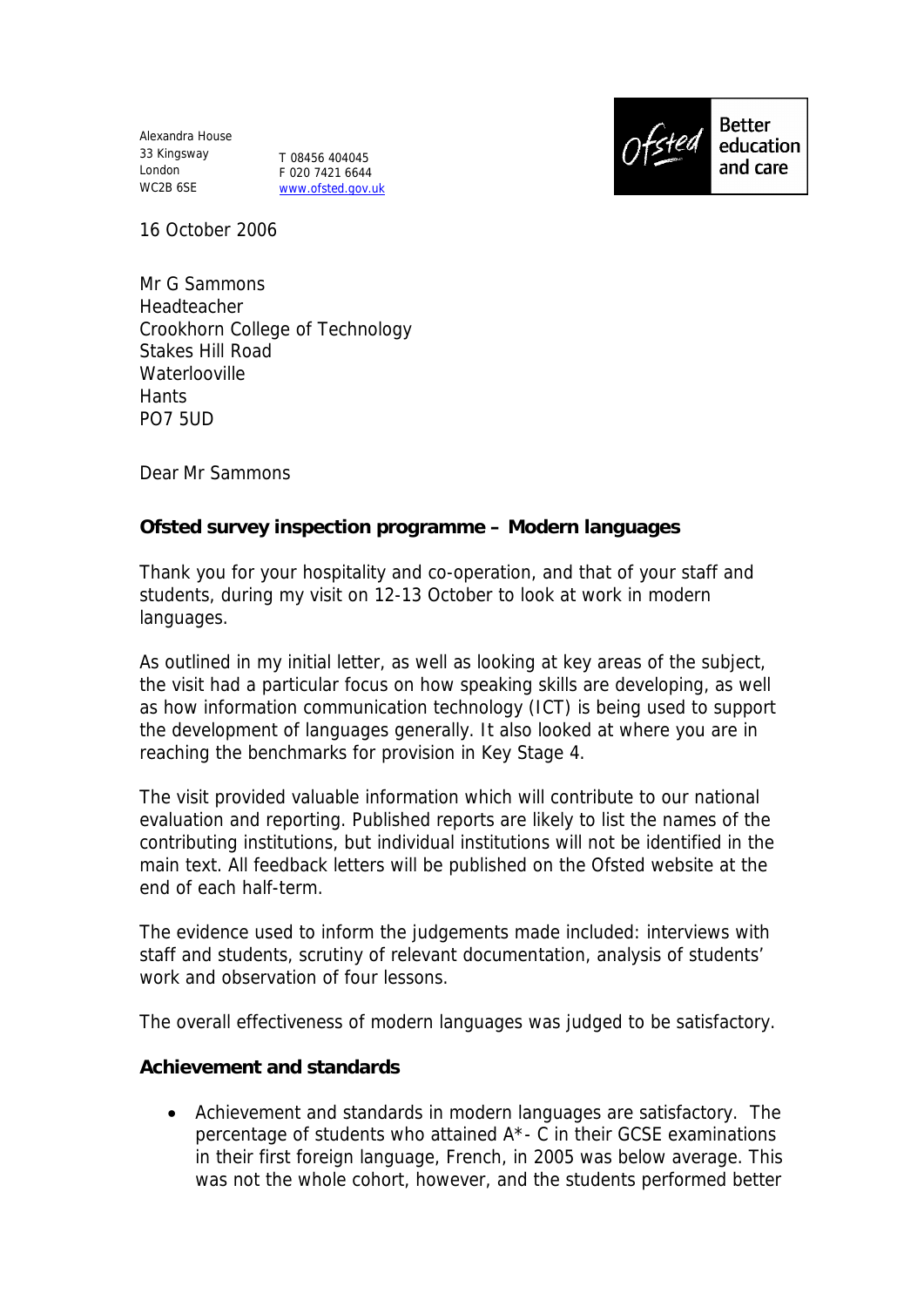in French than in many other subjects. The drop in achievement in 2006 can largely be attributed to disruption in staffing. There is now greater stability in the department and students in Year 11 are making sound progress towards appropriate targets. Standards at the end of Key Stage 3 are broadly in line with national expectations overall, although there is a larger gap between the performance of boys and girls than is the case nationally.

 Attitudes towards languages are positive. Both boys are girls try hard in lessons and younger students in particular are really prepared to 'have a go'. They respond particularly well to activities which involve them fully and are interactive.

**Quality of teaching and learning of modern languages**

The quality of teaching and learning in modern languages is satisfactory overall with good features.

- Teachers have good relationships with students and manage behaviour in a non confrontational way. There is good use by teachers of ICT to support presentations and practice activities and lessons have a good range of activities to maintain students' interest.
- Teachers share explicit, and often challenging, learning objectives with their students. These learning objectives are appropriate but lesson delivery does not always focus clearly enough on the activities which would best help all students meet those objectives. There is occasionally too big a jump between activities so that students have insufficient opportunities and time to practise the language before they are asked to produce it independently.
- Assessment at Key Stage 4 is good. Students are given good guidance on how to improve. At Key Stage 3 not all students are clear of the level at which they are working or what they need to do improve. A good start has been made on collating marked work at different levels but the lack of description of how the work was completed makes the portfolio less accurate as a means of moderating judgements.

**Quality of curriculum** 

The quality of curriculum is satisfactory.

- Schemes of work are appropriate but are not yet sufficiently customised to focus on the key language learning priorities. The schemes of work include a range of interactive worksheets which allow students to practise independently. There is less development of ICT to support creativity. There is a broad extra curricular offer which enriches the taught curriculum.
- The school has a commitment to diversification and shows a good level of flexibility in timetabling to ensure that pupils have a choice when they enter the school between two of the three languages on offer.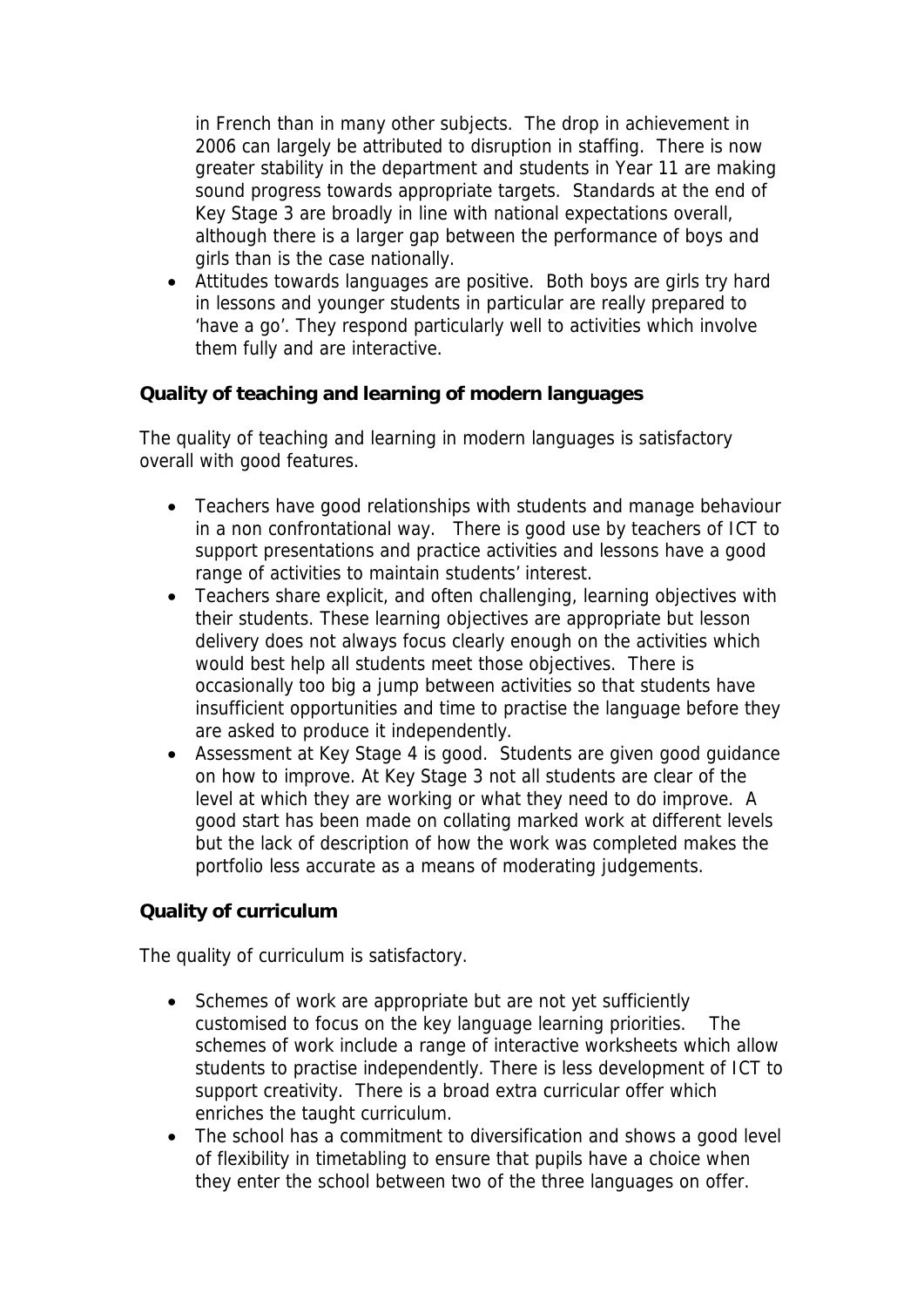**Leadership and management of modern languages**

Leadership and management are good.

- The senior management team has supported the head of department well during the period of staffing disruption and as a team managed the situation carefully, aiming to minimise disruption to examination classes.
- The head of department supports her staff well in turn and has facilitated the sharing of good practice through peer observation.
- Self evaluation shows an accurate assessment of the strengths and weaknesses of the subject provision but the self evaluation document and the development plan underplay the importance of the head of department as a monitor of teaching and learning in the subject.

**How close the school is to reaching the benchmarks for language take-up in Key Stage 4**

• Entitlement to language study at Key Stage 4 is met. Take up has, however, dropped significantly and currently stands at around thirty percent. Although the school is exploring alternative accreditation at Key Stage 4, it has not yet formally set itself a benchmark.

**The development of speaking skills**

• Students show a lack of confidence when speaking. Teachers are aware of speaking as an area for development but do not always build in sufficient practice into their lessons. Pronunciation errors are corrected but there is no systematic departmental approach to teaching students the sound spelling links.

## **Inclusion**

 All students have opportunities to learn a language throughout the school. In the lessons observed the progress of students with learning difficulties and disabilities was as good as that of their peers.

**Areas for improvement, which we discussed, included:**

- to develop students as independent speakers of the modern language
- to improve assessment practice at Key Stage 3
- to monitor teaching, identifying areas for improvement which are specific to language teaching and learning
- to set a benchmark for language take-up at Key Stage 4 and to plan to meet that target.